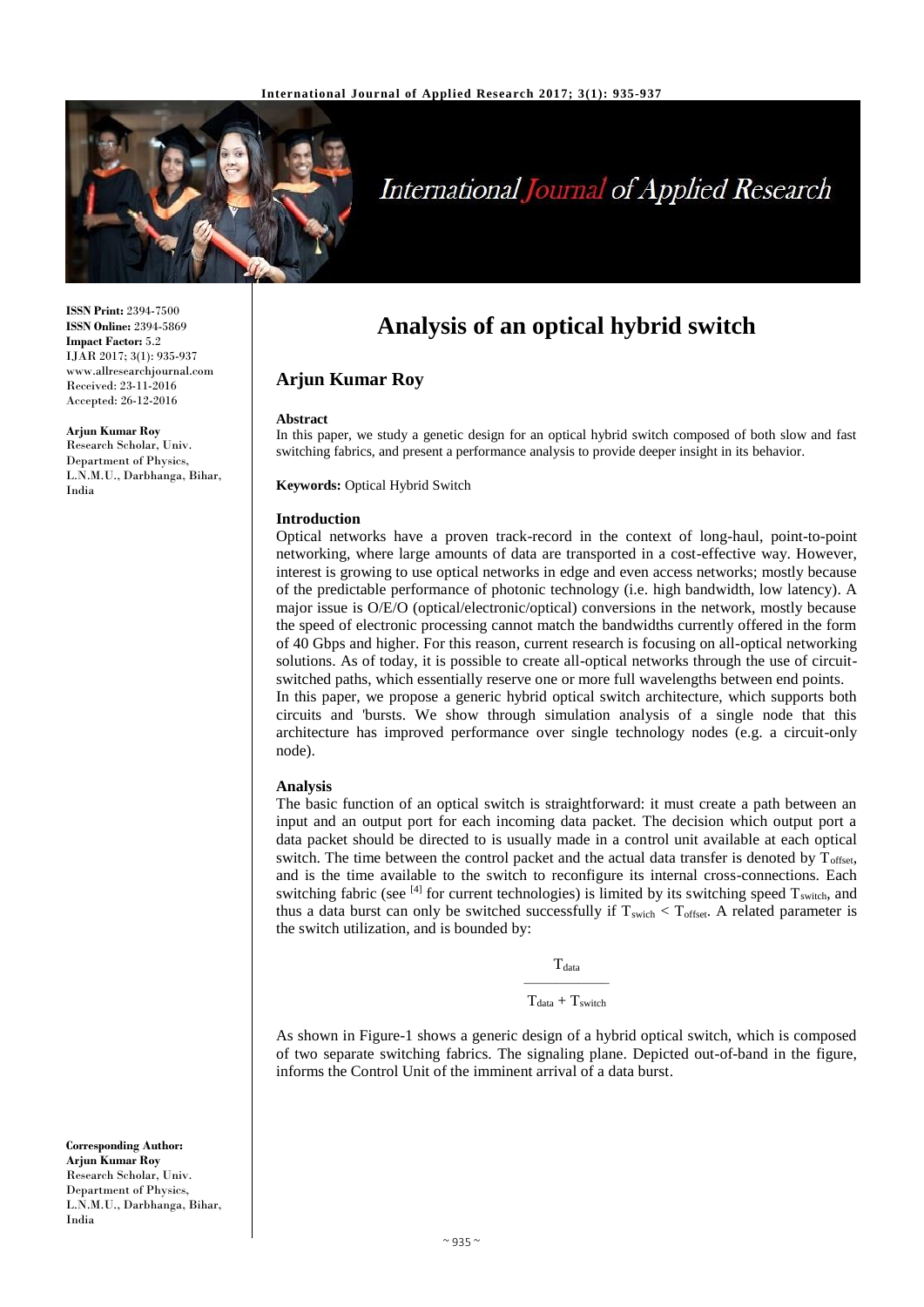

**Fig 1:** A generic design of a hybrid optical switch

If optical signaling is used, additional O/E and E/O conversions are necessary before and after the Control Unit.

We propose two algorithms; simple as shown in Figure-2 and greedy Figure-3 scheduling.



**Fig 2:** Two algorithms

The simple scheduling algorithm works by looking up the requested switching time of the burst, and if it is possible to switch slow (i.e. offset between header and data (Toffset) is larger than the switching time of the slow switch  $T_{slow}$ ), the burst is assigned to a slow wavelength in case one is free, otherwise the burst is dropped. In case fast switching is required, a fast wavelength is used if one is free. Greedy scheduling also allows slow packets on the fast wavelengths

in case no slow wavelength is available. It uses available bandwidth more aggressively, at the risk of assigning valuable fast wavelength to slow data bursts. The other option, where fast packets are allowed on the slow wavelength was not implemented because of its obvious non-optimal use of wavelength capacity; fast packets on the slow wavelengths cannot be switched in most cases, and additionally consume capacity required for slow packets.



 $~^{\sim}$  936  $~^{\sim}$ **Fig 3:** Scheduling